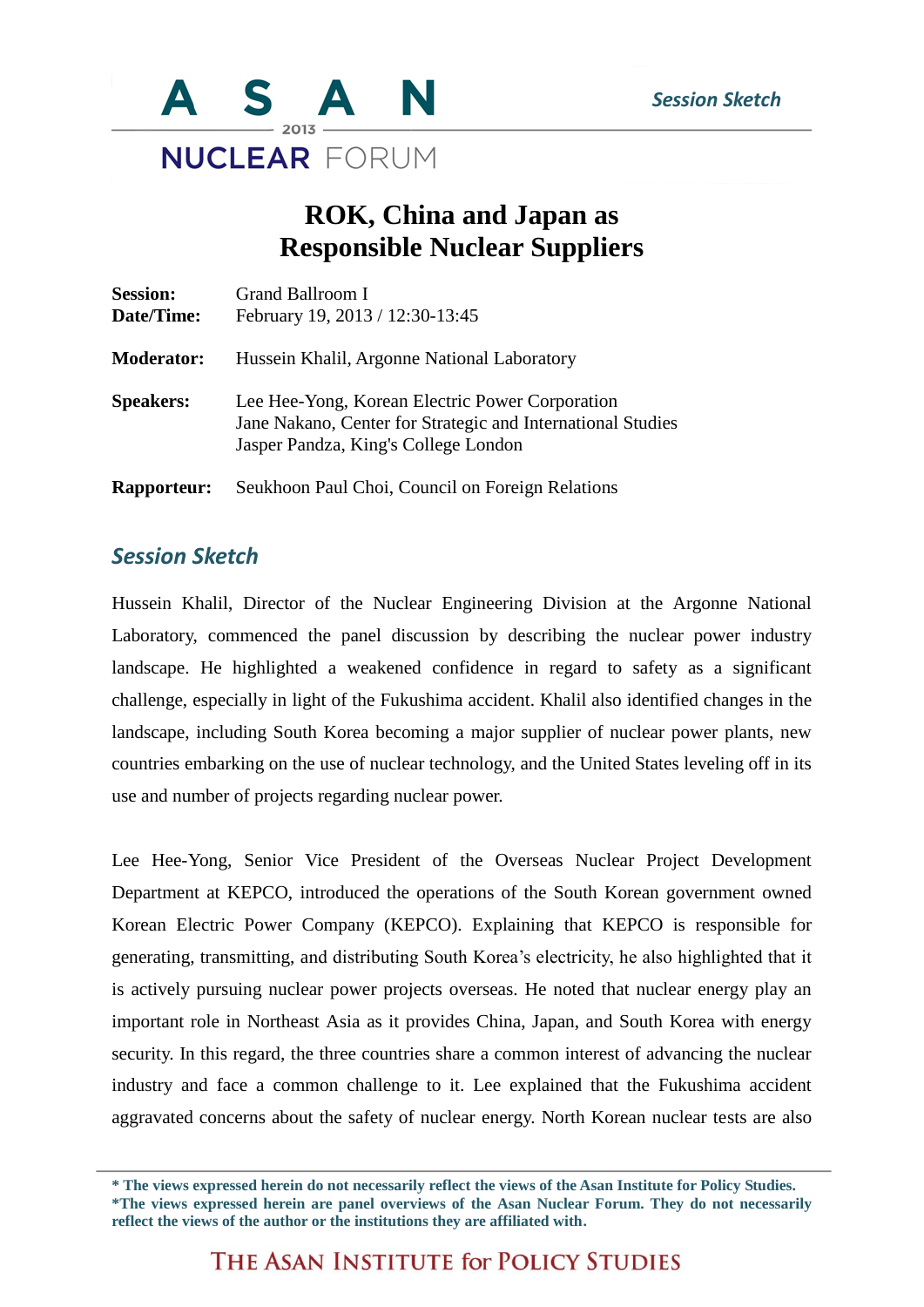## **NUCLEAR FORUM**

increasing international anxiety. Collectively, this has had another significant impact on South Korea in that it has unfavorably affected current U.S.-South Korean negotiations regarding their 123 agreement. Lee argued that China, Japan, and South Korea are three of the world's most active countries in this industry. He stated that only if these three countries exert collective action in reinforcing the safety of nuclear power plants will global anxiety over nuclear power plants be eradicated.

Jane Nakano, a Fellow in the Energy and National Security Program at CSIS, focused her statements on what is happening in Japan, challenges that this country faces following the Fukishima accident, and general thoughts on what it means to be a responsible exporter. Nakano noted that of the three countries, Japan has the most established and longest history as a supplier of nuclear power plants. Furthermore, she noted that Japan is unique in being a non-nuclear weapons state and party of the Non-Proliferation Treaty with major fuel cycle facilities. However, the Fukushima accident dramatically changed the environment in Japan regarding nuclear energy. Currently, only two nuclear power plants are in operation. This is a direct result of public anxiety about government, industry, and regulator ability to manage accidents. Going forward, Nakano argued that the Japanese government faces the challenge of convincing the public that the nuclear regulatory commission functions will be effective. Also, when and to what extent Japan's remaining reactors will be reactivated is unclear. Despite these challenges, Japan continues to demonstrate a strong commitment to operating as a responsible nuclear supplier. It has ratified the Additional Protocol (AP) and has made AP adoption as a condition required for it to supply to other countries.

Jasper Pandza, a Ph.D. Candidate at the King's College London, focused on China's nuclear program. He explained that China desires to introduce fast nuclear reactors. Pandza noted that China's program is ambitious as it currently operates 16 nuclear power reactors and has 26 under construction. China too has been affected by the Fukashima accident as the country's leadership understands that an accident in China would have significant repercussions for its domestic program. It paused construction and decided that moving forward only generation three designs would be approved. Despite China's long term industry goals, it lacks a

**<sup>\*</sup> The views expressed herein do not necessarily reflect the views of the Asan Institute for Policy Studies. \*The views expressed herein are panel overviews of the Asan Nuclear Forum. They do not necessarily reflect the views of the author or the institutions they are affiliated with.**